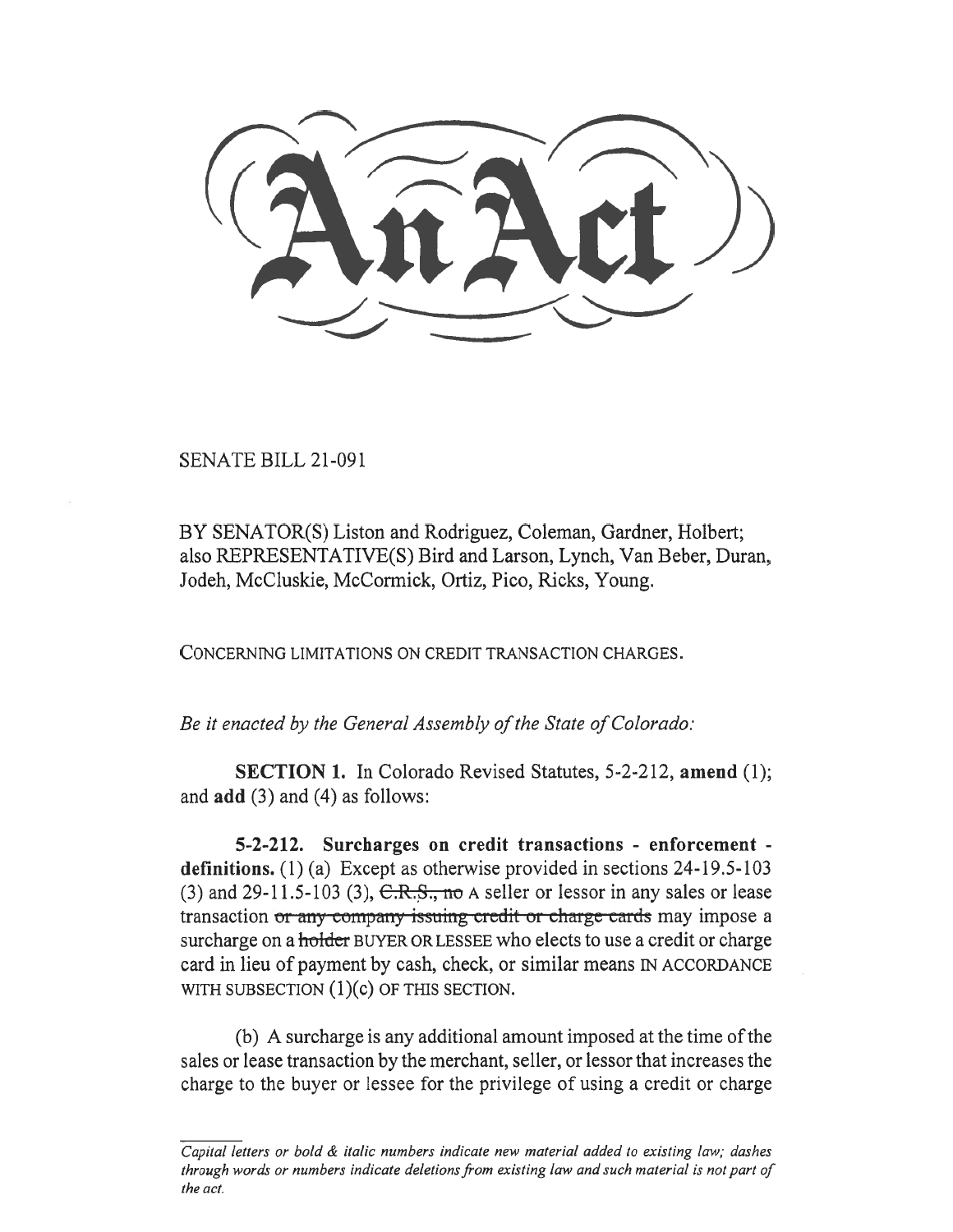card.

(c) A SELLER OR LESSOR MAY IMPOSE A SURCHARGE PURSUANT TO EITHER SUBSECTION  $(1)(c)(I)$  OR  $(1)(c)(II)$  OF THIS SECTION AS FOLLOWS:

(I) AN AMOUNT NOT TO EXCEED TWO PERCENT OF THE TOTAL COST TO THE BUYER OR LESSEE FOR THE SALES OR LEASE TRANSACTION. A SELLER OR LESSOR THAT IMPOSES A SURCHARGE ON CREDIT OR CHARGE CARDS SHALL POST SIGNAGE AT THE SELLER'S OR LESSOR'S PREMISES IN A MANNER THAT IS VISIBLE TO CUSTOMERS OR, FOR A SALES OR LEASE TRANSACTION MADE ONLINE, DISPLAY BEFORE AN ONLINE CUSTOMER'S COMPLETION OF THE SALES OR LEASE TRANSACTION IN A MANNER THAT IS VISIBLE TO THE ONLINE CUSTOMER, THE FOLLOWING LANGUAGE:

To COVER THE COST OF PROCESSING A CREDIT OR CHARGE CARD TRANSACTION, AND PURSUANT TO SECTION 5-2-212, COLORADO REVISED STATUTES, A SELLER OR LESSOR MAY IMPOSE A PROCESSING SURCHARGE IN AN AMOUNT NOT TO EXCEED 2% OF THE TOTAL PAYMENT MADE FOR GOODS OR SERVICES PURCHASED OR LEASED BY USE OF A CREDIT OR CHARGE CARD. A SELLER OR LESSOR SHALL NOT IMPOSE A PROCESSING SURCHARGE ON PAYMENTS MADE BY USE OF CASH, A CHECK, OR A DEBIT CARD OR REDEMPTION OF A GIFT CARD.

(II) (A) AN AMOUNT NOT TO EXCEED THE MERCHANT DISCOUNT FEE THAT THE SELLER OR LESSOR INCURS IN PROCESSING THE SALES OR LEASE TRANSACTION. THE SELLER OR LESSOR OR THE SELLER'S OR LESSOR'S SERVICE PROVIDER SHALL CALCULATE THE SURCHARGE AT AN AMOUNT NOT TO EXCEED THE ACTUAL AMOUNT PAID TO THE PROCESSOR OR SERVICE PROVIDER TO PROCESS THE TRANSACTION.

(B) A SELLER OR LESSOR SHALL POST SIGNAGE AT THE SELLER'S OR LESSOR'S PREMISES IN A MANNER THAT IS VISIBLE TO CUSTOMERS OR, FOR A SALES OR LEASE TRANSACTION MADE ONLINE, DISPLAY BEFORE AN ONLINE CUSTOMER'S COMPLETION OF THE SALES OR LEASE TRANSACTION IN A MANNER THAT IS VISIBLE TO THE ONLINE CUSTOMER, THE FOLLOWING LANGUAGE:

To COVER THE COST OF PROCESSING A CREDIT OR CHARGE

PAGE 2-SENATE BILL 21-091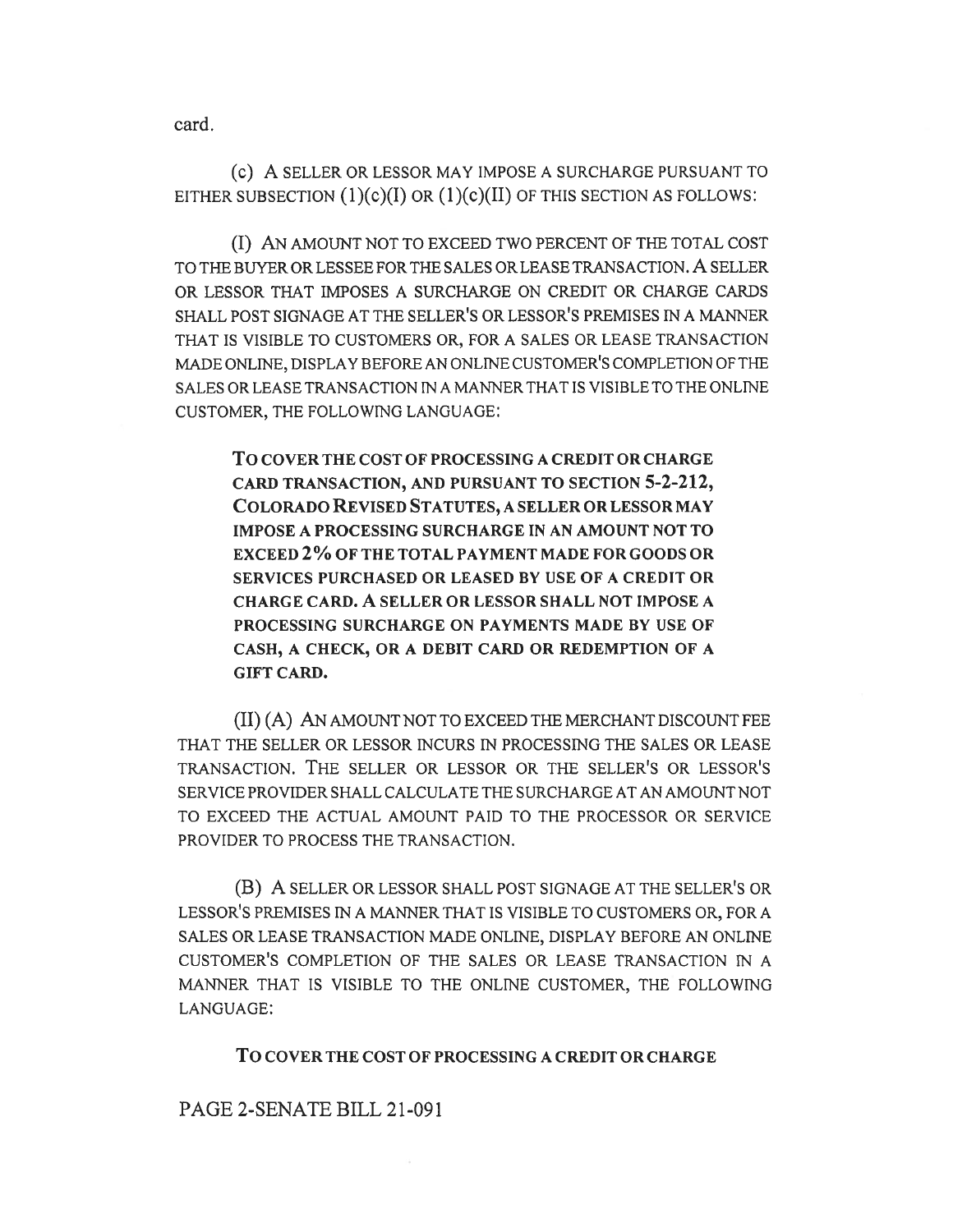CARD TRANSACTION, AND PURSUANT TO SECTION 5-2-212, COLORADO REVISED STATUTES, A SELLER OR LESSOR MAY IMPOSE A PROCESSING SURCHARGE IN AN AMOUNT NOT TO EXCEED THE MERCHANT DISCOUNT FEE THAT THE SELLER OR LESSOR INCURS IN PROCESSING THE SALES OR LEASE TRANSACTION. A SELLER OR LESSOR SHALL NOT IMPOSE A PROCESSING SURCHARGE ON PAYMENTS MADE BY USE OF CASH, A CHECK, OR A DEBIT CARD OR REDEMPTION OF A GIFT CARD.

(C) THE SERVICE PROVIDER MAY PROVIDE THE SELLER OR LESSOR WITH THE MEANS TO MAKE THE DISCLOSURE REQUIRED BY THIS SUBSECTION  $(1)(c)(II).$ 

(d) FOR ANY GOODS OR SERVICES PURCHASED OR LEASED THROUGH PAYMENT BY CREDIT OR CHARGE CARD, THE SELLER, LESSOR, OR SERVICE PROVIDER SHALL PROVIDE AS A SEPARATE LINE ITEM ON THE CUSTOMER'S RECEIPT THE SURCHARGE AMOUNT IMPOSED PURSUANT TO SUBSECTION (1)(c) OF THIS SECTION.

(e) A SELLER OR LESSOR MAY IMPOSE ONLY A SINGLE CREDIT OR CHARGE CARD SURCHARGE PER SALES OR LEASE TRANSACTION PURSUANT TO SUBSECTION (1)(a) OF THIS SECTION.

(f) A SELLER OR LESSOR SHALL NOT IMPOSE A SURCHARGE IF A CUSTOMER ELECTS TO PAY FOR GOODS OR SERVICES BY:

(I) USING CASH OR A CHECK;

(II) USING A DEBIT CARD, WHETHER OR NOT A PERSONAL IDENTIFICATION NUMBER IS USED;

(III) PROCESSING A PAYMENT AS A DEBIT PAYMENT; OR

(IV) REDEEMING A GIFT CARD.

 $f$ (e) (g) For purposes of this section, AS USED IN THIS SUBSECTION (1):

(I) "Charge card" includes those cards pursuant to which unpaid balances are payable on demand.

PAGE 3-SENATE BILL 21-091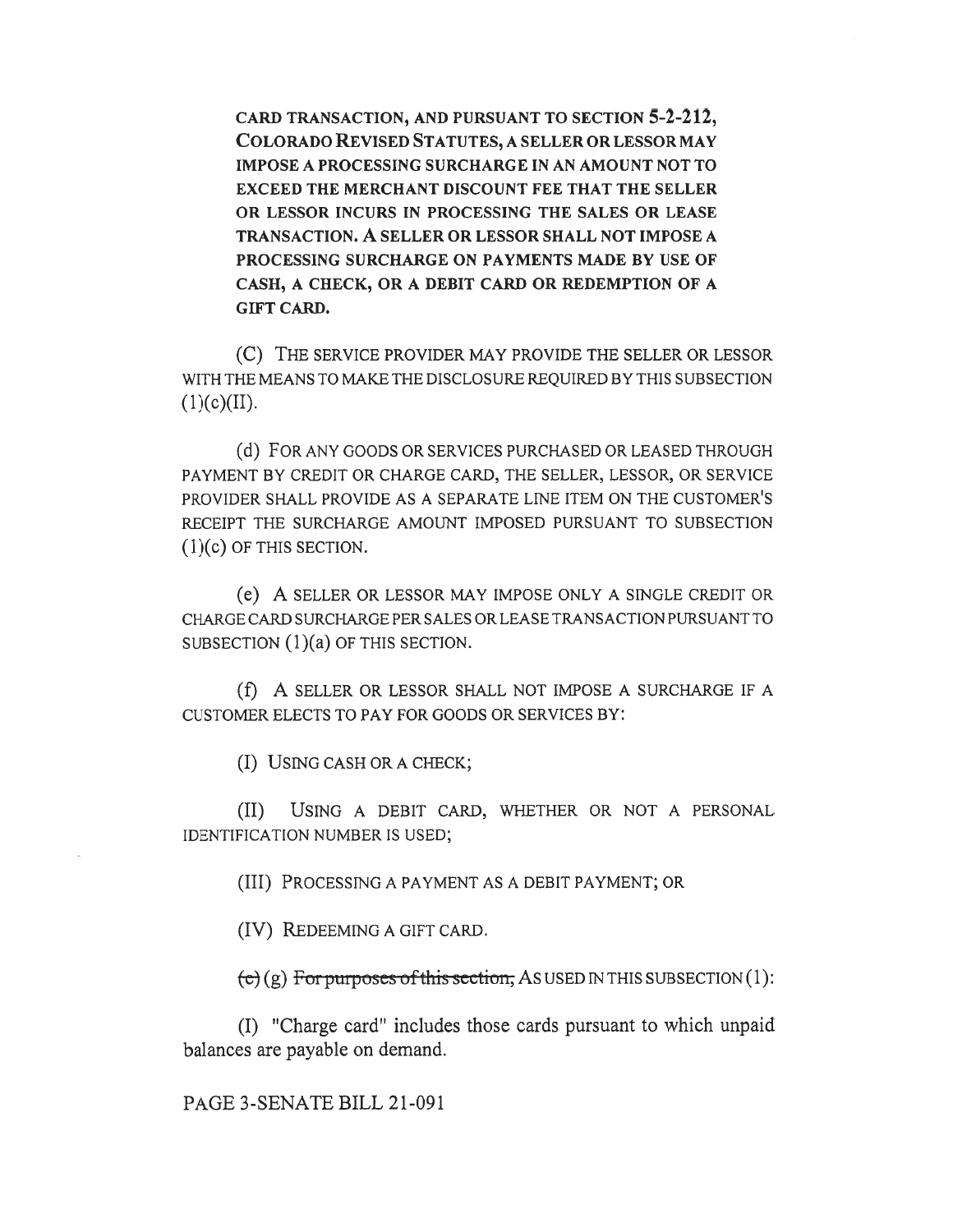(II) "MERCHANT DISCOUNT FEE" MEANS THE ACTUAL FEE, EXPRESSED AS A PERCENTAGE OR FIXED AMOUNT OF THE TOTAL TRANSACTION AMOUNT, THAT A SELLER OR LESSOR PAYS ITS PROCESSOR OR SERVICE PROVIDER TO PROCESS THE TRANSACTION.

(3) (a) A SELLER OR LESSOR WHO VIOLATES THIS SECTION:

(I) VIOLATES THE CODE; AND

(II) IS SUBJECT TO LIABILITY AS A CREDITOR UNDER THE CODE.

(b) FOR PURPOSES OF LIABILITY FOR A VIOLATION OF THIS SECTION, A BUYER OR LESSEE IS A CONSUMER.

(4) A SELLER OR LESSOR MAY IMPOSE A SURCHARGE UNDER THIS SECTION REGARDLESS OF ANY CONTRACT OR AGREEMENT THAT THE SELLER OR LESSOR ENTERS INTO ON OR AFTER THE EFFECTIVE DATE OF THIS SUBSECTION (4).

SECTION 2. In Colorado Revised Statutes, 11-110-114, amend (2) as follows:

11-110-114. Multiple locations.  $(2)$  Each licensee may, without violating section  $5-2-212$ , notwithstanding whether or not a facility or mode only accepts credit cards, conduct business through physical and electronic facilities, including by telephone and internet, and may charge a different price for the provision of services based upon the type of facility or mode of services used in the transaction. so long as the price for the service within a-single-such-facility or mode-is-not-greater-for-a-credit-card-than-for-other forms of payment.

SECTION 3. Act subject to petition - effective date. This act takes effect July 1, 2022; except that, if a referendum petition is filed pursuant to section 1 (3) of article V of the state constitution against this act or an item, section, or part of this act within the ninety-day period after final adjournment of the general assembly, then the act, item, section, or part will not take effect unless approved by the people at the general election to be